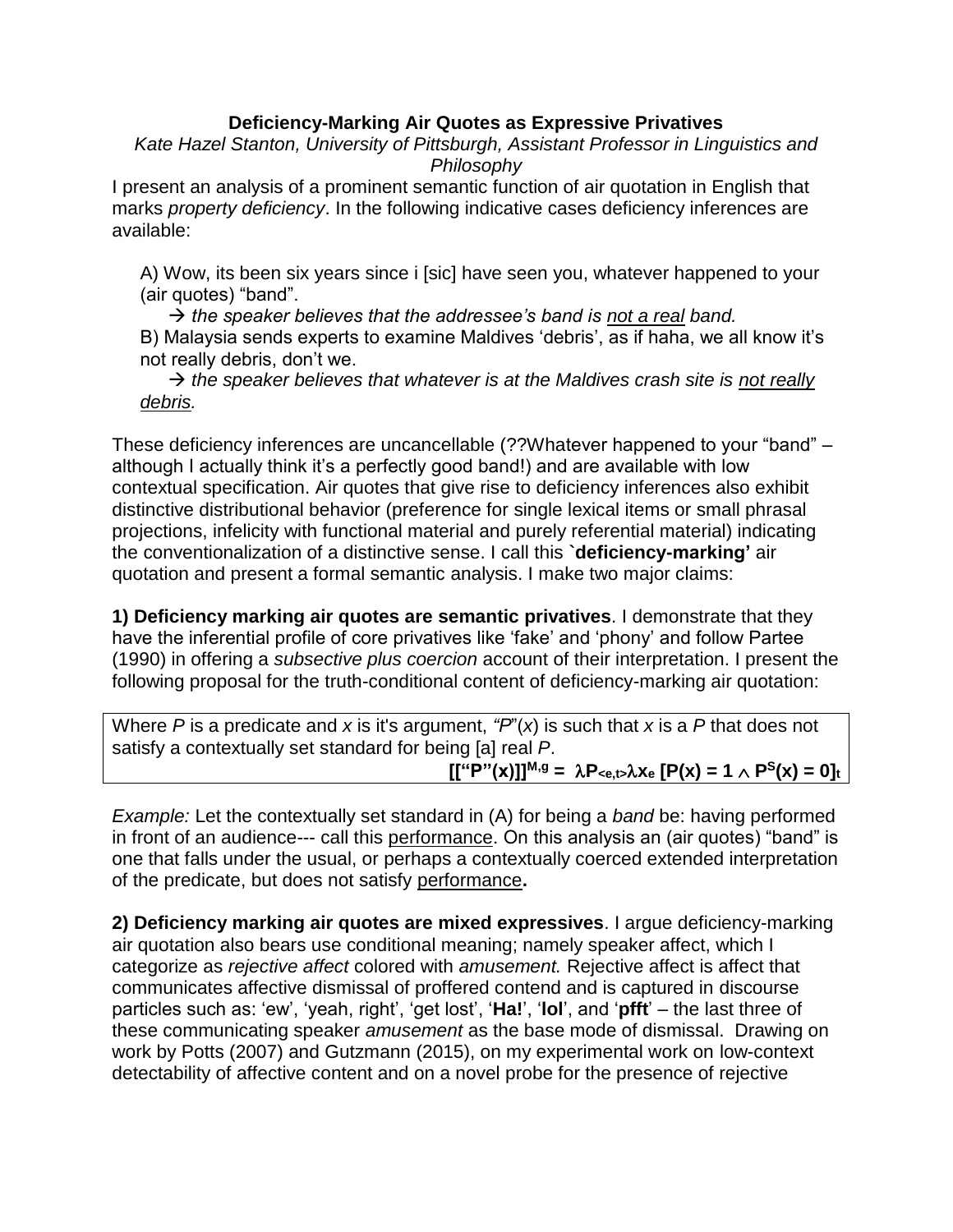amusement that I call the `what's so funny' test, I present the following analysis of the use-conditional content of deficiency-marking air quotation:

Where *P* is a predicate and *x* is it's argument, the speaker finds it laughable that *P*  should be applied to *x.*

 $[[$ " $P" (x)]]$ <sup>U</sup> =  $\lambda P_{\leq e, t > \lambda}$  X<sub>e</sub> [the speaker finds the application of *P* to *x* to be **laughable**]**U** 

*Example:* by using deficiency-marking air quotation the speaker of (A) expresses that they find it laughable that the predicate *band* be applied to the addressee's band.

 Finally I propose a felicity condition that ties the proposed expressive and descriptive dimension together, predicting discourse infelicity in the case that the useand truth- conditional content are unrelated.

**Reason:** The speaker finds it laughable that the predicate should be applied to the target *because* the target falls short of the predicate.

## **Extended Sample data:**

[A child at a science fair is talking about his lump of coal entry, `Lumpy':]

- (1) He's on a journey to figure out what he's going to be and what he could be when he "grows up" [Oliver's response: `Top notch use of air quotes there because you and I both know kid that Lumpy is not going to grow up.] (John Oliver, `*Coal')*
- (2) "Dr. Paul's misinformed statements on the dangers of vaccination seem to suggest that we should use air quotes when calling him 'doctor,'" said an AMA spokesperson. *(The Huffington Post)*
- (3) I'm sure all those "long hours and work" you've been putting in have made you exhausted.

Let's Talk About: Sarcasm & Air Quotes | American Hand Gesture

- (3) this remarkable piece of 'art' consists of a large canvas covered with mud and old bus transfers. (Predelli, 2003)
- (4) the 'debate' resulted in three cracked heads and two broken noses.

(Predelli, 2003)

(6) A girl I knew committed suicide when she was 13, and BBC News wrote something like: Her mother was ``devastated''. Just makes it look like she wasn't really devastated. (`The BBC News website's "overuse" of quotation marks'

<https://tinyurl.com/yckvmbux>

(7) Lahore bomb blast 'kills six' Is the BBS [sic] implying that these people didn't die or weren't killed?

(`The BBC News website's "overuse" of quotation marks'

<https://tinyurl.com/yckvmbux>)

(8) Malaysia sends experts to examine Maldives 'debris', as if haha, we all know it's not really debris, don't we?

(`The BBC News website's "overuse" of quotation marks' <https://tinyurl.com/yckvmbux>)